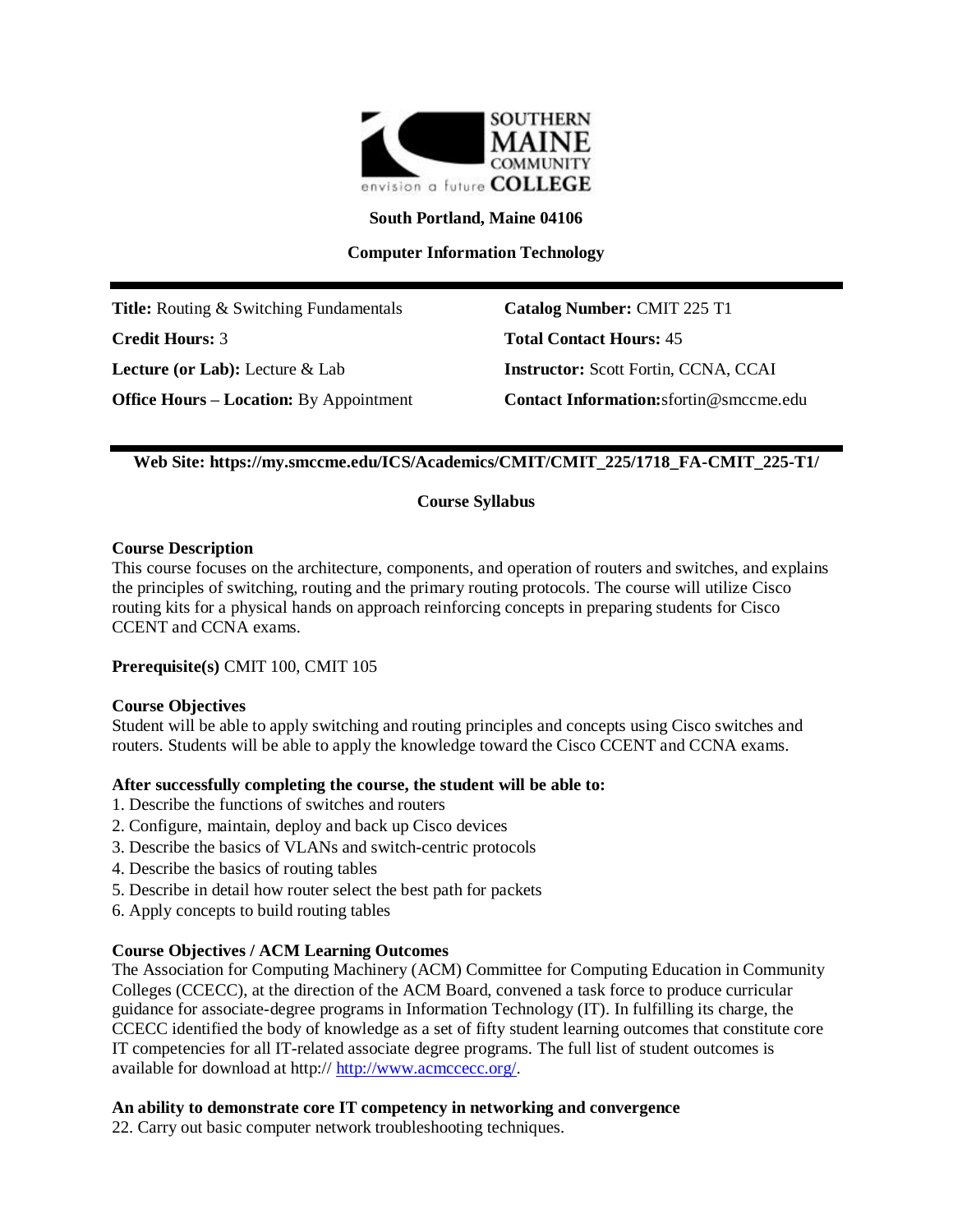- 23. Describe the layers, protocols and components of the OSI model.
- 24. Diagram the components of an integrated IT system.
- 25. Differentiate among various computer networking models.
- 26. Differentiate among various techniques for making a computer network secure.
- 27. Summarize the flow of data through a computer network scenario.

### **An ability to function effectively as a member of a diverse team to accomplish common goals**

42. Use communication, negotiation, and collaboration skills as a member of a diverse team.

## **An ability to read and interpret technical information, as well as listen effectively to, communicate orally with, and write clearly for a wide range of audiences**

43. Describe the attitudes, knowledge and abilities associated with quality customer service.

44. Produce technical documentation responsive to an identified computing scenario.

45. Use documentation or a knowledge base to resolve a technical challenge in an identified computing scenario.

## **Weekly Learning Objectives:**

| Week #         | <b>Dates</b>    | <b>Cisco Chapter / Topic</b>       | <b>Tentative Assignments</b>              |
|----------------|-----------------|------------------------------------|-------------------------------------------|
|                | $8/29 - 9/4$    | Introduction                       | <b>Syllabus Review</b>                    |
|                |                 |                                    | Cisco NetAcad Account Setup               |
|                |                 |                                    | MySMCC page demo                          |
|                |                 |                                    | Home Router IP info worksheet             |
| $\overline{2}$ | $9/5 - 9/11$    | <b>OSI</b> Model Review            | Install & submit Packet Tracer file       |
|                |                 | <b>Subnetting Review</b>           | Access CSEC VPN, VDirector, Packet Tracer |
|                |                 |                                    | on student VM                             |
|                |                 |                                    | Pretest Exam                              |
| 3              | $9/12 - 9/18$   | <b>Chapter 1: Routing Concepts</b> | Chapter 1 Reading/ E Learning on Netacad  |
|                |                 |                                    | Chapter 1 Presentation -                  |
|                |                 |                                    | Chapter 1 Labs: 1.1.3.5, 1.1.4.5, 1.3.2.5 |
|                |                 |                                    | Chapter 1 Exam                            |
| 4              | $9/19 - 9/25$   | <b>Chapter 2: Static Routing</b>   | Chapter 2 Reading / E Learning on Netacad |
|                |                 |                                    | Chapter 2 Presentation -                  |
|                |                 |                                    | Chapter 2 Labs: 2.2.2.4, 2.3.2.3          |
|                |                 |                                    | Chapter 2 Exam                            |
| 5              | $9/26 - 10/2$   | Chapter 3: Routing                 | Chapter 3 Reading / E Learning on Netacad |
|                |                 | Dynamically                        | Chapter 3 Presentation -                  |
|                |                 |                                    | Chapter 3 Labs: 3.2.1.8                   |
|                |                 |                                    | Chapter 3 Exam                            |
|                |                 |                                    | Task 1: 3.2.1.9 (on hardware)             |
| 6              | $10/3 - 10/9$   | Chapter 4: Switched Networks       | Chapter 4 Reading / E Learning on Netacad |
|                |                 |                                    | Chapter 4 Presentation -                  |
|                |                 |                                    | Chapter 4 Labs:                           |
|                |                 |                                    | Chapter 4 Exam                            |
| $\tau$         | $10/10 - 10/16$ | Chapter 5: Switch                  | Chapter 5 Reading/ E Learning on Netacad  |
|                |                 | Configuration                      | Chapter 5 Presentation -                  |
|                |                 |                                    | Chapter 5 Labs: 5.2.1.4, 5.2.2.7          |
|                |                 |                                    | Chapter 5 Exam                            |
| 8              | $10/17 - 10/23$ | Chapter 6: VLANs (part 1)          | Chapter 6 Reading / E Learning on Netacad |
|                |                 |                                    | Chapter 6 Presentation -                  |
|                |                 |                                    | Chapter 6 Labs: 6.1.1.5, 6.2.1.7, 6.2.2.4 |
| 9              | $10/24 - 10/30$ | Chapter 6: VLANs (part 2)          | Chapter 6 Reading / E Learning on Netacad |
|                |                 |                                    | Chapter 6 Labs: 6.2.3.7, 6.3.3.6          |
|                |                 |                                    | Chapter 6 Exam                            |
|                |                 |                                    | Task 2: 6.4.1.2                           |
| 10             | $10/31 - 11/6$  | Chapter 7: Access Control Lists    | Chapter 7 Reading / E Learning on Netacad |
|                |                 |                                    | Chapter 7 Presentation -                  |
|                |                 |                                    | Chapter 7 Labs: 7.2.1.6, 7.2.1.7, 7.2.3.3 |
|                |                 |                                    | Chapter 7 Exam                            |
| 11             | $11/7 - 11/13$  | Chapter 8: DHCP                    | Chapter 8 Reading / E Learning on Netacad |
|                |                 |                                    | Chapter 8 Presentation -                  |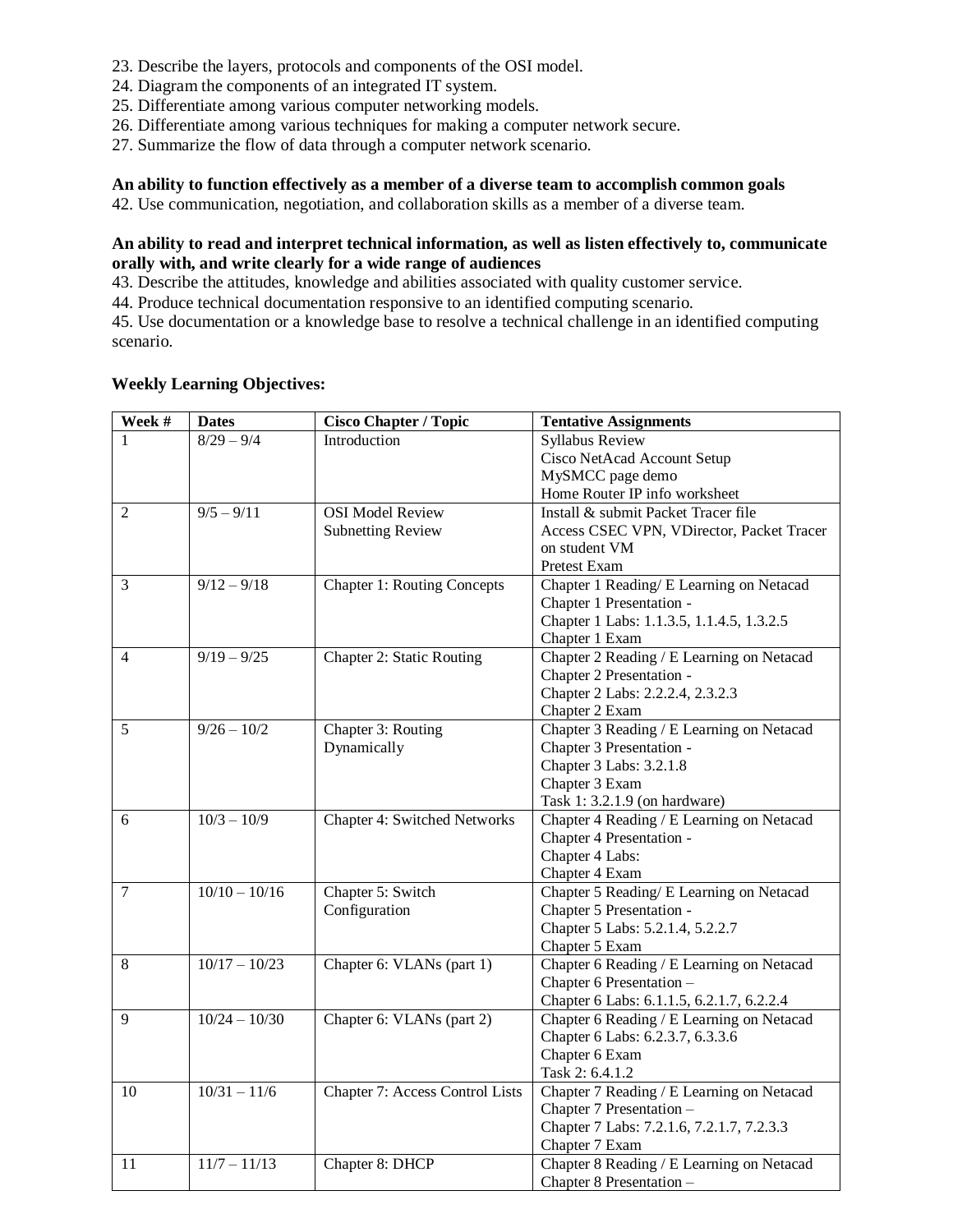|    |                 |                               | Chapter 8 Labs: 8.1.3.3, 8.3.1.2               |
|----|-----------------|-------------------------------|------------------------------------------------|
|    |                 |                               | Chapter 1 Exam                                 |
| 12 | $11/14 - 11/20$ | Thanksgiving Break            | IPv6 Essay due on 11/21                        |
| 13 | $11/21 - 11/27$ | Chapter 9: NAT for IPv4       | Chapter 9 Reading / E Learning on Netacad      |
|    |                 |                               | Chapter 9 Presentation -                       |
|    |                 |                               | Chapter 9 Labs: 9.2.1.4, 9.2.2.5, 9.2.3.6,     |
|    |                 |                               | 9.2.4.4                                        |
|    |                 |                               | Chapter 9 Exam                                 |
| 14 | $11/28 - 12/4$  | Chapter 10: Device Discovery, | Chapter 10 Reading / E Learning on Netacad     |
|    |                 | Management, and Maintenance   | Chapter 10 Presentation -                      |
|    |                 |                               | Chapter 10 Labs: 10.1.1.4, 10.2.3.5, 10.3.1.8, |
|    |                 |                               | 10.3.3.5                                       |
|    |                 |                               | Chapter 10 Exam                                |
| 14 | $12/5 - 12/11$  | Task 4 & Review               | Task 4 intro, Jeopardy 1 / Jeopardy 2          |
| 15 | $12/12 - 12/16$ | Final Exam                    | Given 12/12 @ 6:00 pm. Task 4 due 12/16 @      |
|    |                 |                               | $11:59$ pm                                     |

## **Student Evaluation and Grading**

| $\mathbf{A}$ | $93 - 100$ | $C+$ | $77 - 79$ |
|--------------|------------|------|-----------|
| $A-$         | $90 - 92$  | C    | $73 - 76$ |
| $B+$         | $87 - 89$  | $C-$ | $70 - 72$ |
| B            | $83 - 86$  | $D+$ | $67 - 69$ |
| $B-$         | $80 - 82$  | D    | $63 - 66$ |
|              |            | F    | 62.999    |

| Attendance           | 10% |
|----------------------|-----|
| Labs                 | 25% |
| <b>Chapter Exams</b> | 20% |
| Tasks                | 20% |
| Presentation         | 10% |
| Final Exam           | 15% |

**Attendance** is required weekly. Attendance is an easy 10% on your final grade. This grade will be the number of classes attended / total number of classes held. This is separate from the college's attendance policy listed below.

**Labs** are a combination of a Packet Tracer simulation & answers to the lab guide. One or the other or both may be assigned for each lab. Labs may be completed in the VDirector environment or on a locally installed version of Packet Tracer. Typed lab question answers should be completed in a word processor and uploaded to MySMCC. All major formats are accepted. Completed labs must be turned in by start of class on Tuesday to MySMCC.

Students may **optionally** complete additional on-hardware labs that are presented throughout the course material. On-hardware labs must be scheduled with the instructor to allow access to Cisco learning pods in the CMIT learning area. These labs are good practice for CCENT or CCNA certification exams.

**Chapter exams** are given through the Cisco Networking Academy learning management system. We typically complete 1 chapter per week and the exam for the chapter must be completed by the start of the new chapter, usually Tuesdays at 6:00pm. Use your Cisco NetAcad account credentials at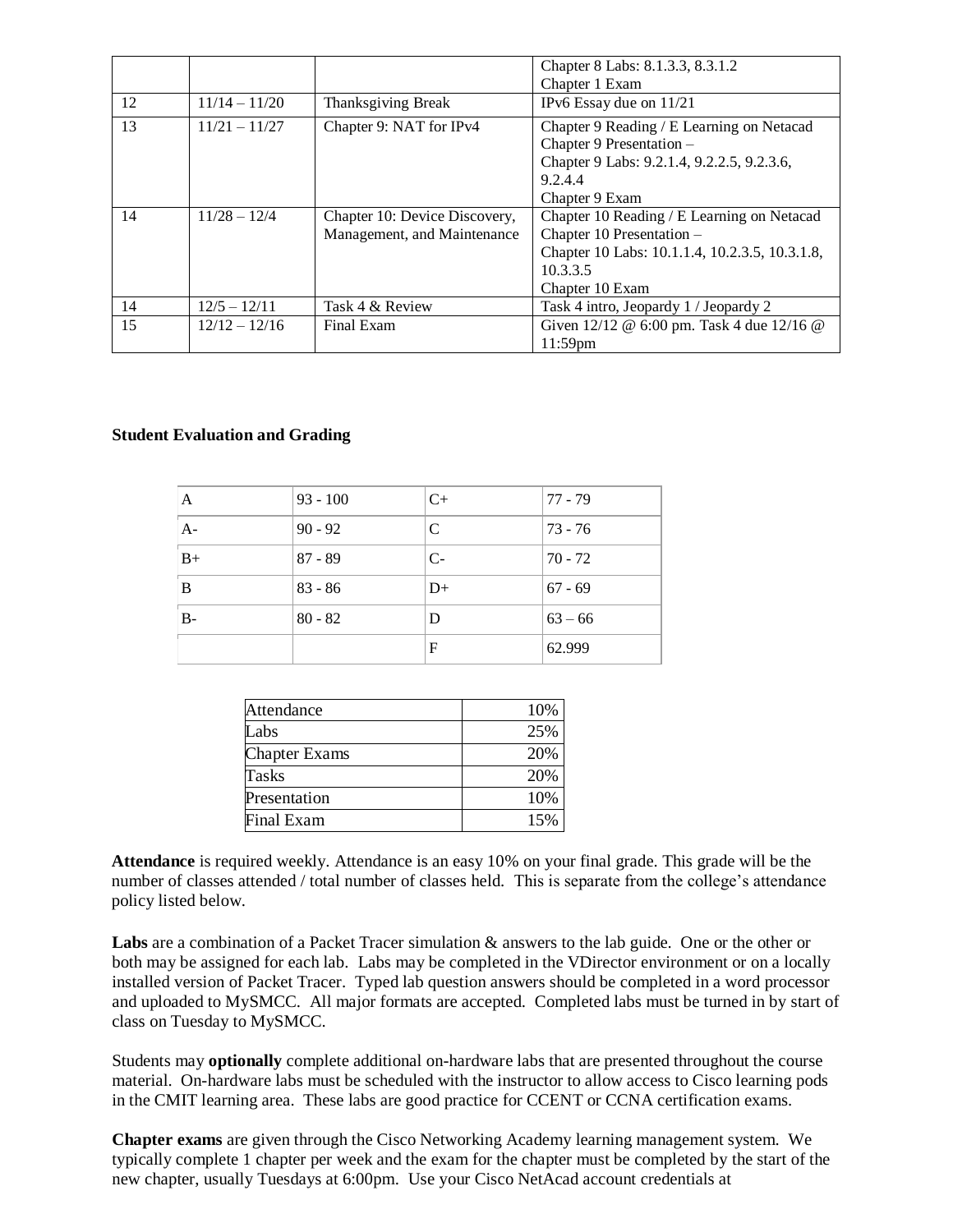[http://www.netacad.com](http://www.netacad.com/) with a supported browser to take the exam. SMCC Library, Tech 103, and Campus Center student lounge spaces have computers that are available for use 7 days a week (for "computer died" scenarios).

**Tasks** are given 4 times during the semester. Tasks are Packet Tracer labs without the step-by-step instructions to get you through. Use your notes, online documentation, and each other to get your way to 100%! Tasks are due during the week assigned by start of class on Tuesday. The 3rd task grade is an essay on IPv6 and the changing roles of routers, switches, and services (DHCP, NAT)– more info will be made available on the course page.

The chapter **presentation**. Each student in the class will pick a chapter of the book by choice or at random during the first week of class. The student will become the 'subject matter expert' for the chapter and will present during the week the chapter is assigned. The presentation should be a lecture or interactive demo of the concepts presented in the book / web material. The presenter should use a visual display or whiteboarding and be able to respond to classmate and instructor questions. The presentation will be graded by rubric available on MySMCC. 10 bonus points are given for being the first to present!

**The Final Exam** will be given via Cisco Network Academy. The exam will be 50 questions + and will be comprehensive – covering all 10 chapters of the Cisco Networking Academy: CCNA Routing & Switching, Routing and Switching Essentials module. The best way to study for this exam is to review your old chapter exams which will be opened for review a few weeks prior to the semesters' end. Final Exam bonus points may be earned by writing. The exam will be proctored in-class on Tuesday, 12/12.

## **Text, Tools and / or Supplies**

All learning material for the course is delivered through the Cisco Network Academy web portal. For those students who prefer a hard copy of the text they may purchase the above book from the site of their choosing.

## **Optional:**

Routing and Switching Essentials Companion Guide v6 Cisco Networking Academy ISBN-10: 1-58713-318-0 ISBN-13: 978-1-58713-318-3

#### **End-of-Course Evaluation**

Students complete evaluations for each course attended at SMCC. Evaluations are submitted online and can be accessed through the student portal. Students can access the course evaluations beginning one week before the end of classes. The deadline for submission of evaluations occurs Monday at 5 PM following the last day of the class. You will receive an email to your student email account when course evaluations are available.

#### **Attendance Policy**

Regular and prompt attendance will contribute to your success in this class. Missing 3 consecutive classes will result in being recorded as AF **Administrative Failure**. 5 or more unexcused absences may result in academic failure. If you come in after the start of the class you may be marked as absent. Part of you grade is based on your attendance. You are scored on the proportion of the classes you attend. If you make 32/32 classes you will receive a 100% for attendance, 30/32 would be 93.75%, etc. Please let your instructor know if you will be late or will not attend class – they will use their best judgment if your tardiness or absence will be excused.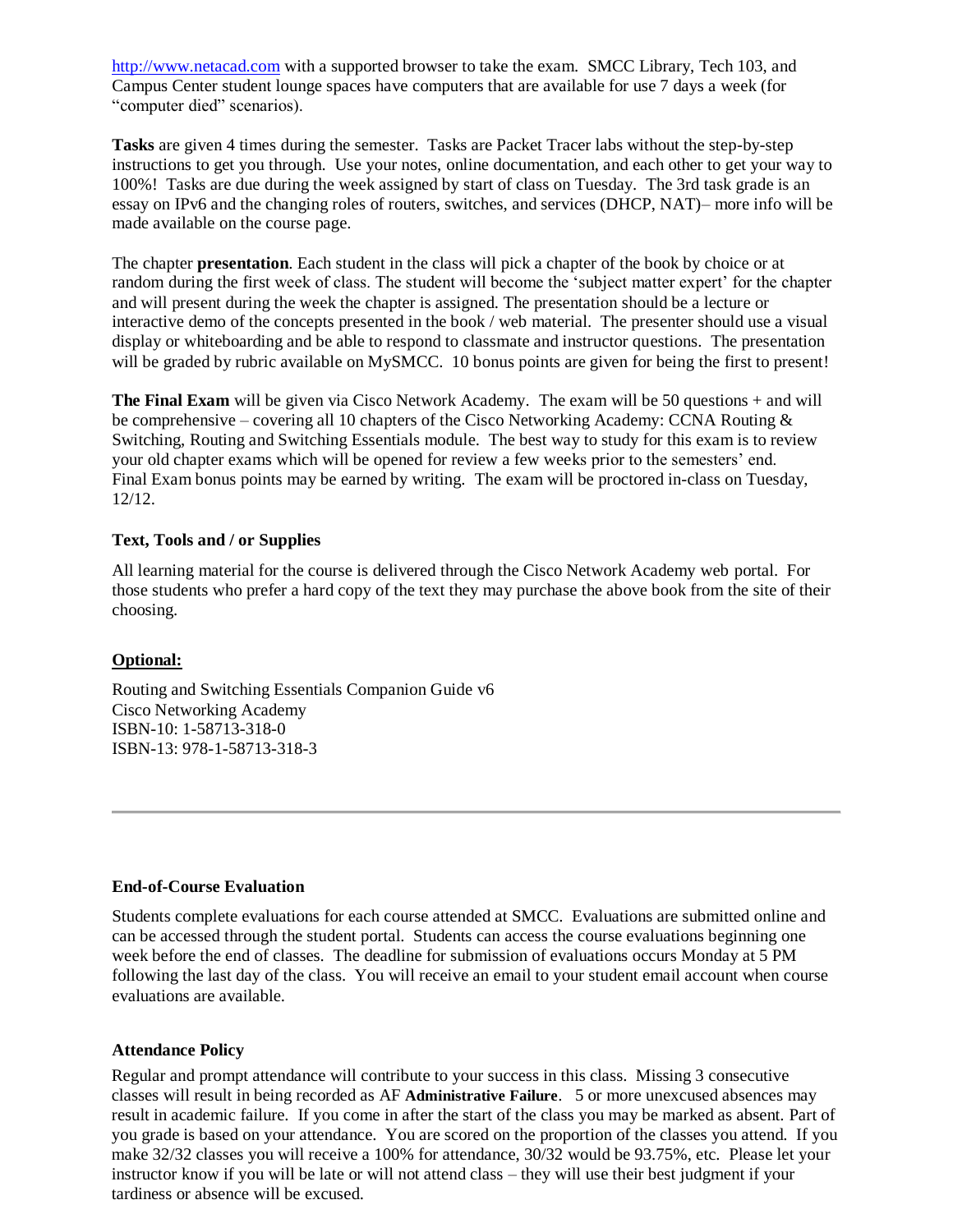## **ADA Syllabus Statement**

Southern Maine Community College is an equal opportunity/affirmative action institution and employer. For more information, please call 207-741-5798. If you have a disabling condition and wish to request accommodations in order to have reasonable access to the programs and services offered by SMCC, you must register with the Disability Services Coordinator, Sandra Lynham, who can be reached at 741-5923. Further information about services for students with disabilities and the accommodation process is available upon request at this number. Course policies about online testing are modified to suit each individual's accommodations.

# **SMCC Pay-for-Print Policy**

## **Per Page Costs**

Each semester students receive a \$20 printing credit. The balance resets at the end of the semester and any remaining credits are removed. The cost varies depending upon page size and whether printing is done in black and white or color.

- a. There is a \$0.10 per page fee for standard 8.5" by 11" black and white documents.
- b. The reverse sides of duplex (double-sided) documents are free.
- c. There is a \$.50 per page fee for standard 8.5" by 11" color documents.
- d. There is a \$.20 per page fee for 8.5" by  $14"$  (legal) or  $11"$  by  $17"$  (tabloid) black and white documents.
- e. There is a \$1.00 per page fee for 8.5" by 14" (legal) or 11" by 17" (tabloid) color documents.

Duplex charges (printing on both sides of a page) work in the following fashion: One page is \$0.10, two pages are \$0.10, three pages are \$0.20, and four pages are \$0.20, etc. The flipsides are free, but another sheet of paper is \$0.10. Please be aware that a document with any color at all (when printed to a color printer) will by default be printed in color. You are responsible for setting the print job to print black and white if you do not need color. For directions, please go to the IT Help tab in My SMCC.

## **How does it work?**

The College's pay-for-print system monitors printing on all printers (including those in general access labs, library printers, the Academic Achievement Center, Noisy Lounge and technology labs). Students can check the number of pages they have printed by using the Printing Balance tool available on SMCC computers (located in the lower right corner of the screen, near the clock). Departments with work study students who need to print documents for the department should contact the Help Desk at 741-5696 to have a special account set up.

## **Refunds**

Print jobs are eligible for a refund in the event of mechanical or electronic error on the part of the printer, print server, or software used to submit the job. Jobs are not eligible for a refund in cases where the job was not set up correctly, was submitted multiple times, or the student is not satisfied with the result. To request a refund, please bring the offending print to the IT Department in the basement of the Ross Technology Center. Refunds will be granted in the form of a credit to the student's account.

## **Why is SMCC charging for printing?**

The pay-for-print system is an effort to control escalating printing costs. Charging for printing helps offset the increasing cost of supplies and encourages students to conserve resources. To find ways to reduce your printing charges, please go to the IT Help tab on My SMCC. If you have questions about the payfor-printing policy or your printing charges, please contact the Help Desk at 741-5696 or send an email to helpdesk@smccme.edu.

Be sure to log OUT of the system when you've finished your printing, to prevent unauthorized access to your account.

## **Add-Drop Policy**

Students who drop a course during the one-week "add/drop" period in the fall and spring semesters and the first three days of summer sessions receive a 100% refund of the tuition and associated fees for that